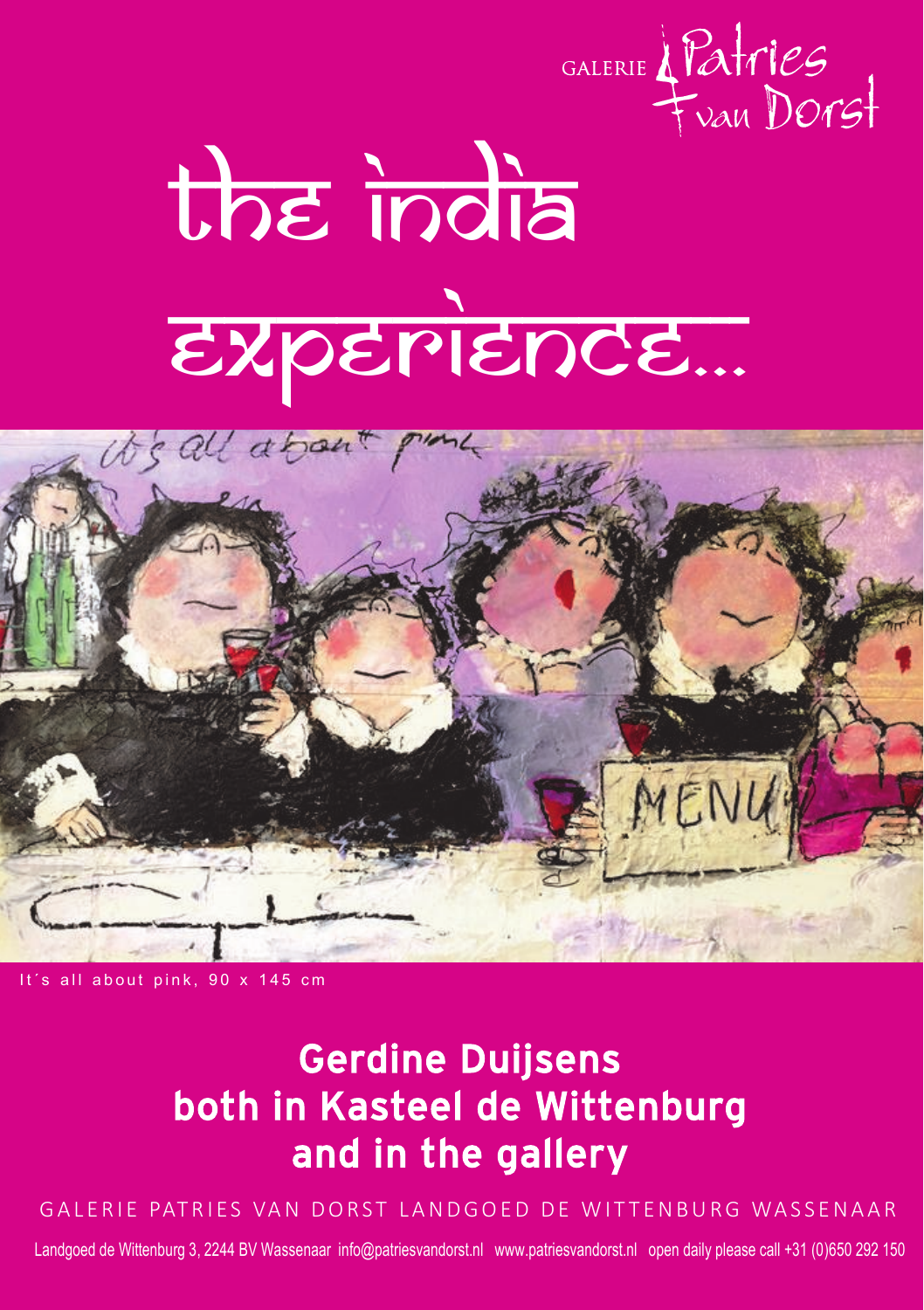

Empty glasses..., 90 x 85 cm



Queen of pop, 90 x 85 cm

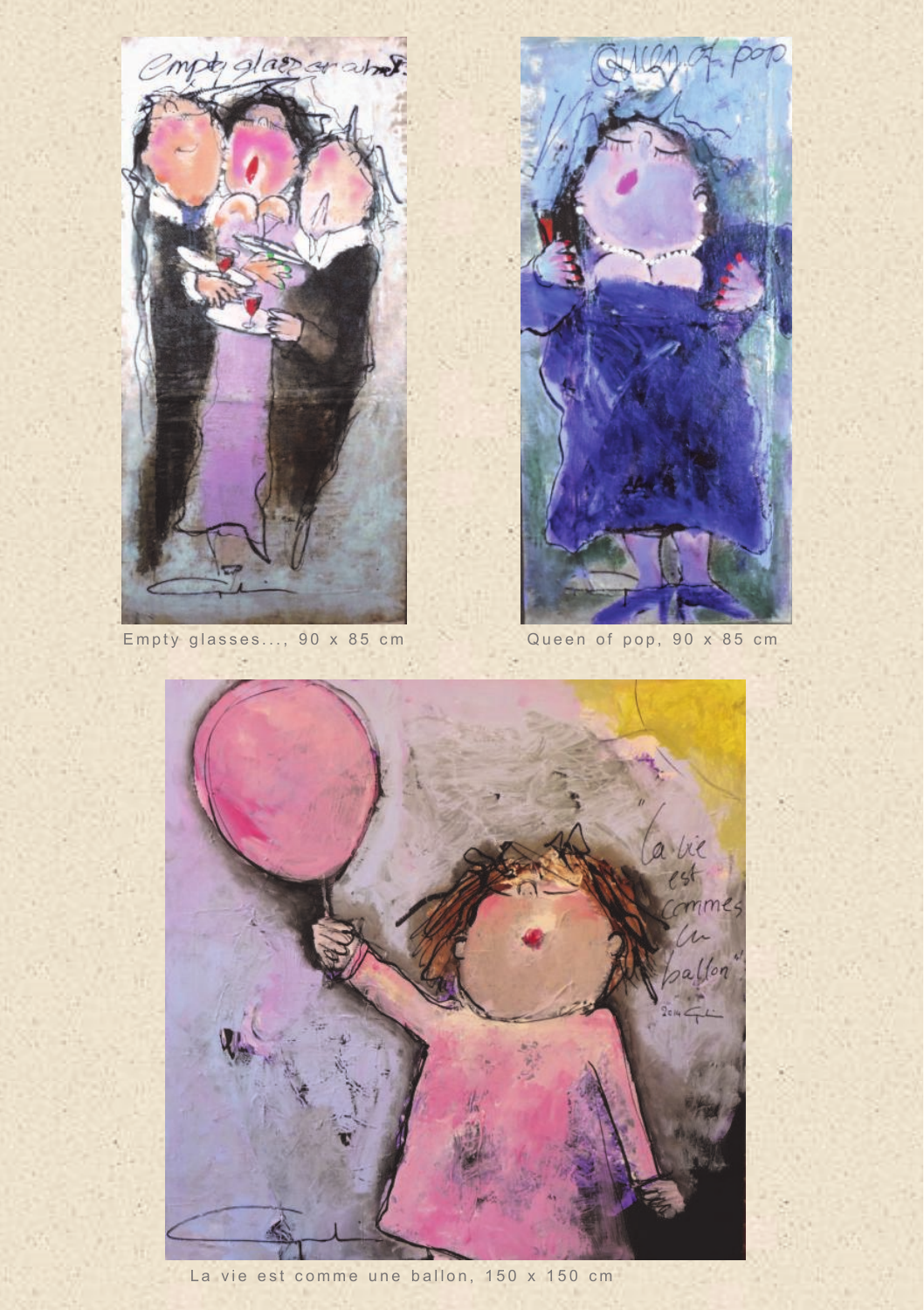

## the india experience...

During her recent stay in New Delhi, the renowned Dutch artist, Gerdine Duijsens painted a new range of her well known voluminous happy ladies and gentlemen enjoying drinks and dinners.

In India she painted on prepared canvas. This canvas was previously used on Indian trucks and lorries! Back in the Netherlands the paintings were brought to perfection and framed on aluminium frames and given a protective varnish. The India experience paintings are unique in its kind and an enhancement to her existing oeuvre. Formats are both landscape and vertical and in various sizes.



Opus 52, 95 x 180 cm (DETAIL)